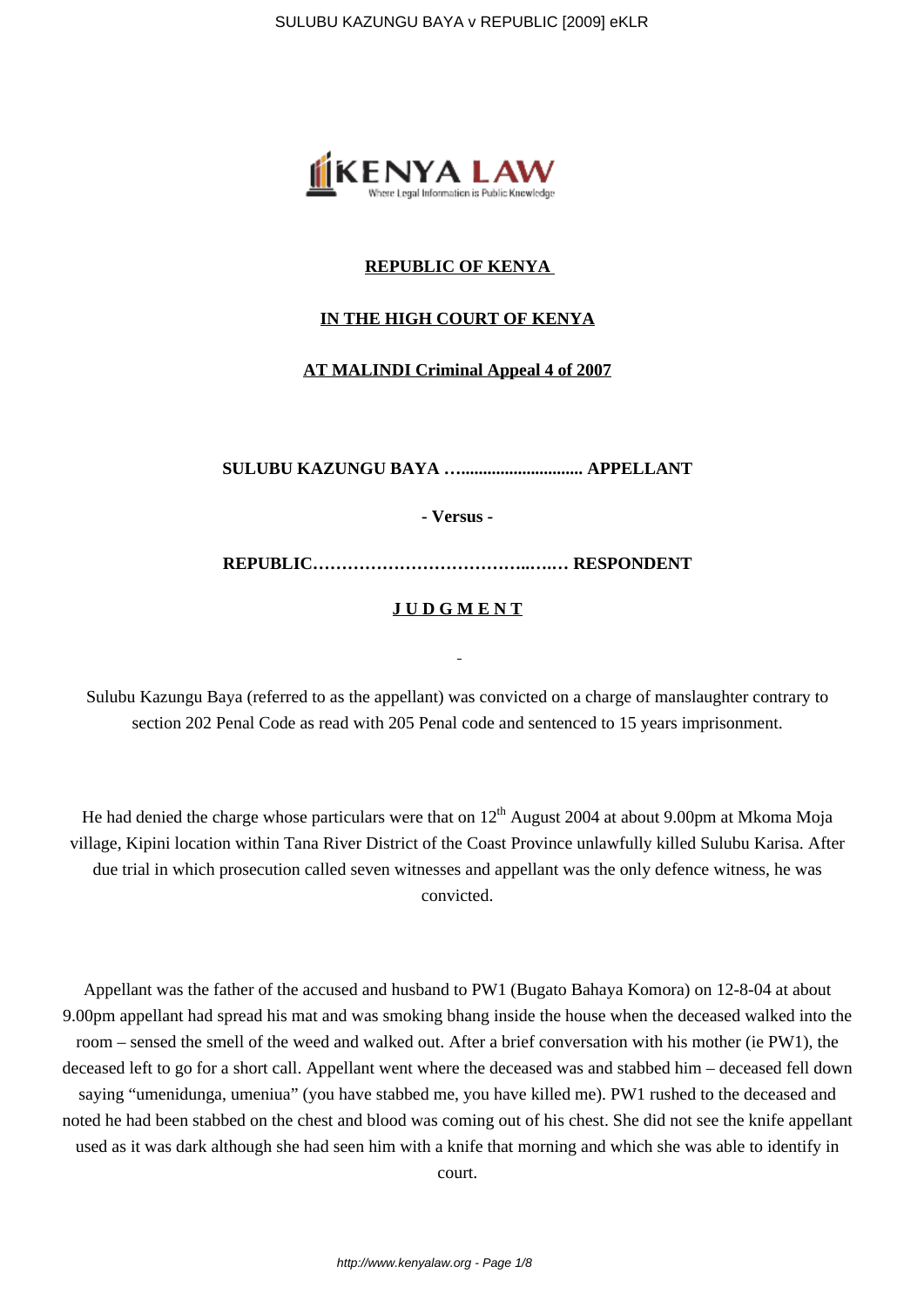PW1 stated that the knife was recovered from the *makuti* structure where appellant had thrown it after stabbing deceased.

PW1 then called one of her sons, Kalume to get a bicycle - a neighbour Mwambegu heard the noise and went to the scene. It was her evidence that appellant was a bhang smoker and would become violent once he had consumed the same. After the incident, PW1 run to the local church, but appellant ordered her to go back and bury the deceased. Appellant then went to report that deceased had stabbed himself, but when police arrived at the scene PW1 told them it was appellant who had stabbed the deceased. She identified part of the bloodied cloth which had been worn by appellant and had been produced as exhibit.

PW1 also stated:-

*"Accused kept saying everyday that he would kill someone with his knife. I kept reporting to the village elder ….accused is a son to the brother of the village elder and that is why he took no action."*

PW1 on cross-examination denied suggestions that deceased was stabbed by one Salim, saying;

# *"It is you who stabbed him. We were only 3 of us with you and deceased. It was not Salim. Salim was at the road. It is even me who held you on the shoulder to remove you…."*

Kalume Sulubu (PW2), a brother to the deceased told the trial court that he was at home on 2-8-04 at about 9.00pm when a fight erupted between he deceased and the appellant over a pair of trousers which deceased as wearing. Both the deceased and appellant were drunk. Then he said:

"The accused (now appellant) left where he had been drinking and came to the deceased. He stabbed the deceased with a knife. I saw him stab the deceased and deceased screamed *"Baba umeniua 3 times. I do not know where he got the knife from…I saw he had been stabbed on the right side of the chest."*

PW2 further informed the trial court that after he incident, appellant suggested to his wife (PW1) that they go to the police station and say that deceased had stabbed himself – she declined. Accused's other brother followed the appellant and realized he had reported to the village elder that it was Salim who had killed the deceased, and at the police station he said deceased had stabbed himself. PW2 and their neighbour Mwambegu collected the knife, about 3 metres away from the scene. PW2 also identified a blood stained shirt deceased had worn. He said "before the fight, the deceased did not exchange any words with the accused. Accused did not speak at all. He just rose and attacked the deceased."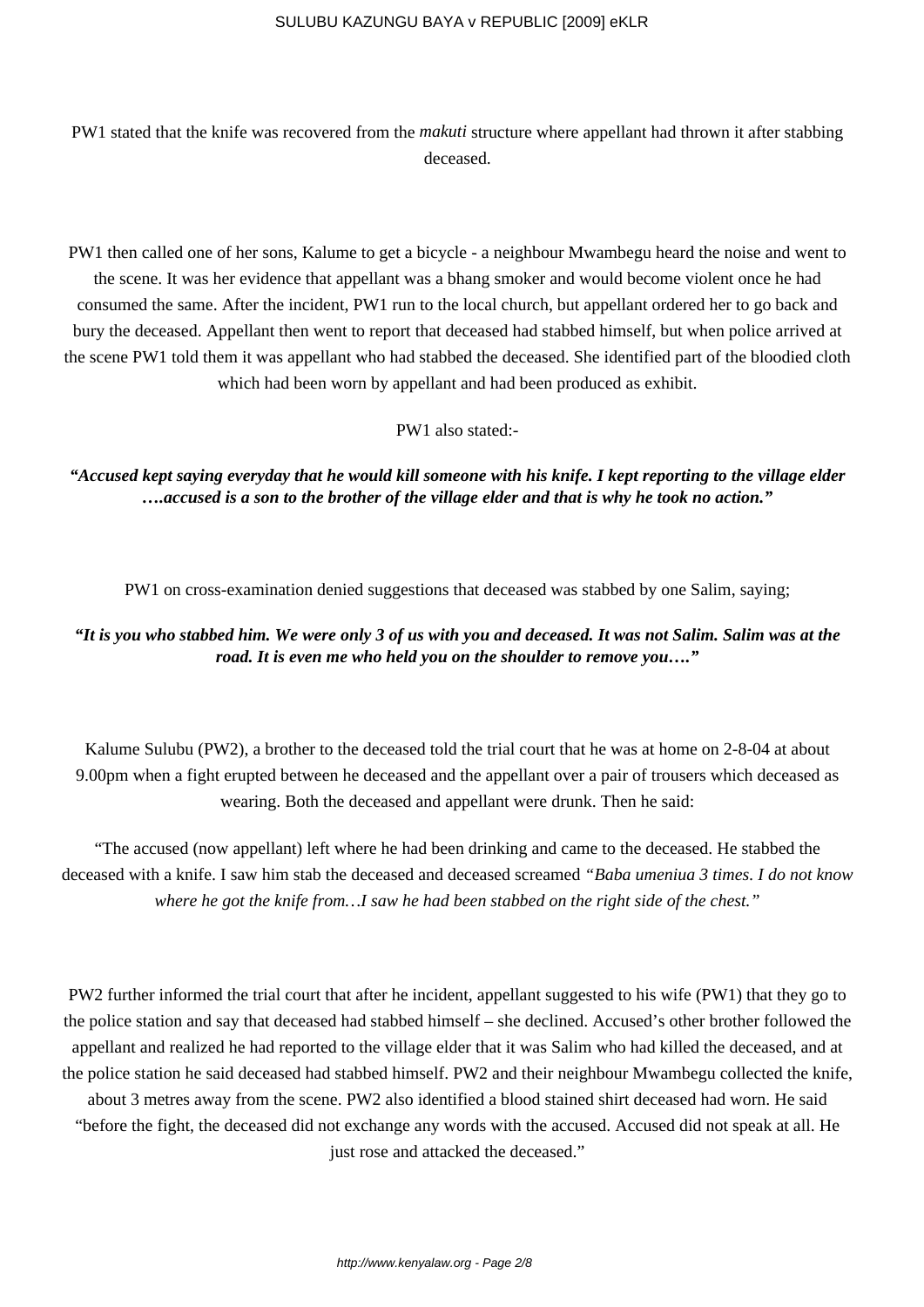On cross-examination PW2 was insistent that it was the appellant who stabbed the deceased and deceased even made such a declaration thrice before he succumbed further that even before the date of the incident, appellant had been threatening the deceased.

Salim Sulubu (PW3) was at the home of a neighbour called Njoroge when he heard voices coming from his home which was about 300 metres away – this was at about 8.30pm. He rushed home and found the deceased inside the house, already dead with a knife wound on the right side of his chest. Kalume (PW2) told him it's their father who had stabbed deceased after some disagreement over alcohol. He was present when his father reported to the village elder that deceased had stabbed himself but that his mother disagreed and told the village elder that it was not true. When they went to the police station, appellant repeated he same lie, and again his mother said it wasn't true.

On cross-examination PW3 said he had left the deceased and the appellant drinking alcohol, and when he returned, PW1 was already dead. He denied suggestions by appellant that he is the one who killed he deceased, saing he had no reason to do so as there existed no differences between them.

Mwambegu Dadi, a neighbour to the Sulubu family heard sounds of people quarreling in his neighbour's home which was 50 metres away. He could not hear what they were saying, then he heard someone say three times, "*umeniua*" he also heard the voice of PW1 asking for water, and calling for help. When he got to the home to find out what was happening, he found the appellant, his wife and three sons (Salim, Shida and Kalume). The deceased was seated, being held by his mother who suggested that he be taken to hospital – however PW4 held him and realized he was already dead. PW4 noticed that deceased had a wound in the right side of the chest and on inquiry, PW1 and PW2 said appellant and deceased had been fighting – which appellant confirmed, but appellant claimed it was PW2 who had stabbed the deceased – Kalume who was present denied that Pc Michael Onchiri (PW5) who received the report from appellant told the trial court that appellant's report was that his son had stabbed himself with a knife. He visited the home and was given the knife which was the murder weapon and he deceased's shirt. Appellant's wife informed police that it was appellant who had stabbed the deceased.

(PW6) Dr. Charles Mwangombe who examined the appellant found him to be mentally fit.

Dr. Arnold Ojengo (PW7) performed the postmortem on the deceased stated that there was a chest injury on the anterior chest wall on the right side. He formed the opinion that the cause of injury was a penetrating chest injury.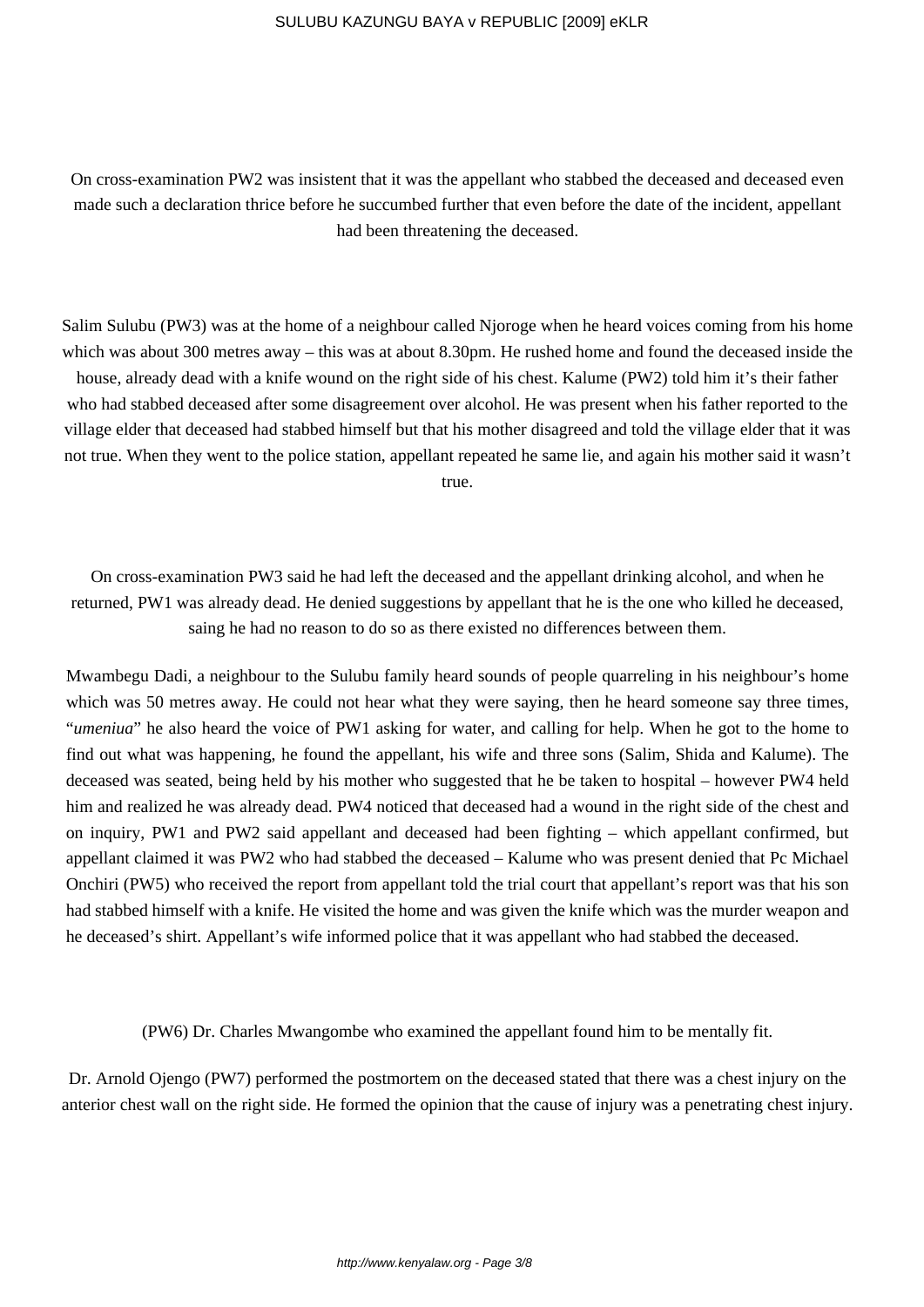In his unsworn evidence, appellant told the trial magistrate that his son had quarreled in his house in April 2002 and the deceased was stabbed by his younger brother, Salim. Later on in August 2002, the deceased and Salim quarreled again, and Salim again stabbed the deceased: then Salim and his mother tried to escape into the *shamba* while appellant remained screaming, with the deceased lying down.

When the neighbours came, appellant left to go and look for Salim and even met some people who told him that they had met the two running away, so he made a report to the village elder. The next day, police came, called his wife aside and spoke to her then appellant was arrested. He insisted he did not kill deceased whom he loved as he (deceased) used to help her and maintained that it is Salim who must have killed the deceased out of jealousy, as they had in the past fought for about 5-6 times.

The trial magistrate in his judgment found the evidence of PW1 and PW2 to be corroborative in every detail. He considered the evidence of witnesses as regards who was at the scene and that the person so consistently mentioned were PW1, appellant and the deceased, and that since none of these witnesses implicated PW1 in the incident, then the appellant was the most likely to be involved.

Trial magistrate also noted that there was corroborated evidence of a quarrel and a fight between appellant and deceased and also evidence of identification of the knife used in the attack, having belonged to appellant and its recovery a few metres from the scene.

The trial magistrate noted that there was a foundation on the motive of the attack being that appellant and deceased were both drunk and appellant had even ordered deceased to remove a pair of trousers deceased wore.

The trial magistrate also took into account that initially appellant reported that deceased was stabbed by PW2 (Kalume) only to change that later to Salim being the culprit and he stated:

*"All these factors can only lead to one conclusion, that it was accused, and not someone else, who stabbed deceased to death… the cause of death of deceased to be as a result of the penetrating chest injury, which to me is consistent with a knife, as in this case…"*

The appellant's defence was considered and rejected, trial magistrate noted that appellant did not state what could have been the cause of the fight between Salim and accused.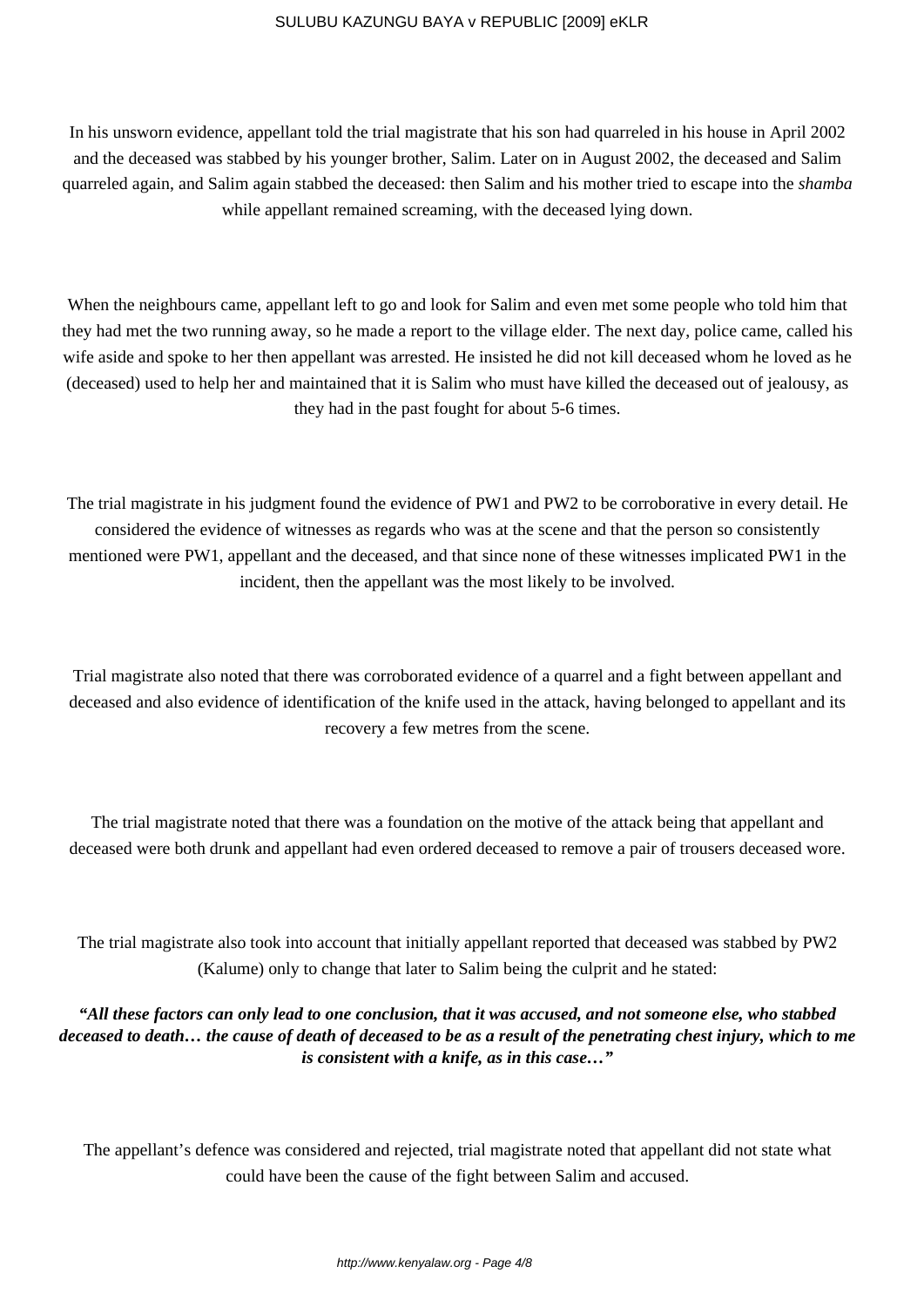Appellant challenged the findings on grounds that:

- (a) the trial magistrate erred by convicting him without considering that there existed a grudge between him and his wife.
- (b) There as no proper investigation done
- (c) He was framed up.

The appellant filed written submissions stating that the charge was based on petty domestic grudge between him and his wife who is also the source of her rebellious sons. He argues that this is borne out by the fact that whereas PW1 says they were only three of them at the time, PW2 claimed he was at home together with one Shida. He urges the court to resolve this contradiction in his favour, submitting that contradicting evidence is not reliable. He refers to the case of **Agostino Njoroge Ritho v R cr. App. No. 99/86.** Appellant draws the court's attention to the evidence that a prelude to the killing did not stem from any grudge or quarrel since evidence is that he just got up and walked to deceased and stabbed him – which to his mind is not possible and that the evidence against him as simply a conspiracy amongst his rebel family members.

As regards the offending weapon, he urges this court to consider the evidence of PW1 to the effect that she did not actually see the appellant with the knife at the time of attack and appellant wonders how he could have had the knife from morning till evening and questions how a kitchen knife can specifically belong to the father and not the family, especially because it was not found in his actual possession. He argues that these suggest that the witnesses are not very straightforward persons. It is contention that the conduct of his wife (PW1) and son Salim (PW4) suggest a guilty mind because immediately after it was pronounced dead, they both left the scene and that the truth is that they were running away from the scene because of being involved in the death of the deceased and that he is being framed.

He lists witnesses who were not called as Liwali Salim (the headman) Shoda/Shida, (a village elder) Njoroge (the complainant's neighbour), Mama Rabel, Cpl. Jared Nyaosi, Frank Mbaji and Menyi Kikugu and that the failure to call these witnesses shows the trial magistrate deliberately failed to address the issue out of malice.

## He cites the decision in **Bukenya & Others v Uganda** which held that

- 1) prosecution must make available all witnesses to establish truth even if their evidence may be inconsistent
- 2) when the evidence is barely adequate, the court may infer that the evidence of the uncalled witesses, if called would tend to be adverse to the prosecution.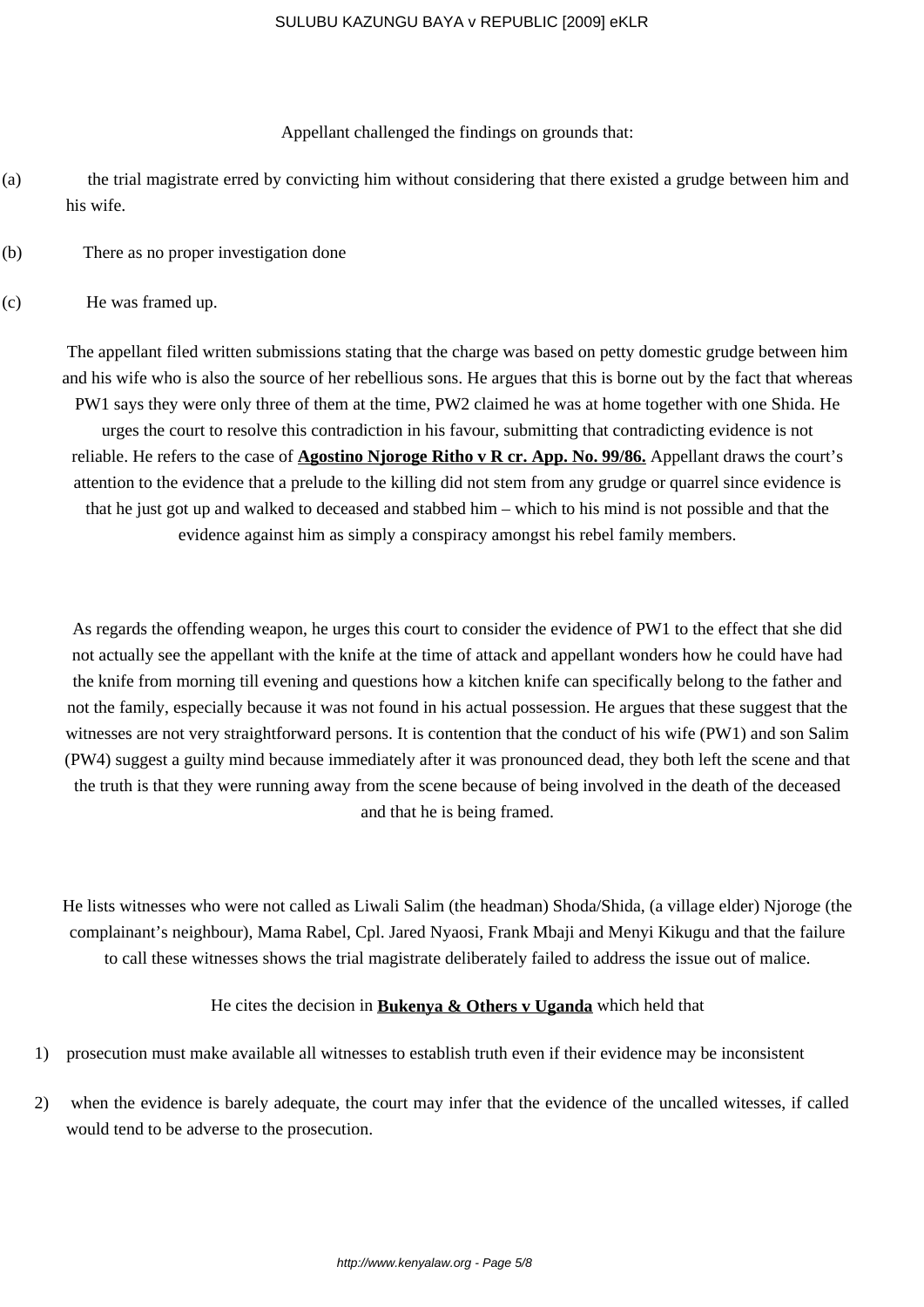As for the recovered purported weapon appellant submits that there was nothing to prove its usage and no evidence of any blood stains found on the knife. Further that, no investigation was carried out.

The appeal on conviction and sentence was opposed and Mr. Ogoti on behalf of the Sate urge the court to consider the evidence of PW1 especially regarding appellant's violent nature whenever he became inebriated on bhang and alcohol, and he kept saying he would kill someone with a knife. He points out that this evidence was supported by the evidence of PW2 whose evidence confirms the altercation between appellant and the deceased, further that the evidence placed the appellant at the scene.

Mr. Ogoti concedes that there are contradictions in the evidence as to what preceded the stabbing because whereas PW1 said there was no alteration, PW2 said there was an altercation. However both confirmed that appellant and deceased were drunk and that what is clear that appellant stabbed the deceased, thus making the contradictions in the evidence minor.

Mr. Ogoti further submits that the evidence did not establish any existing grudge between appellant and PW1 and that investigations were properly carried out. He points out that considering the sequence of events, its only the appellant and deceased who fought and deceased was stabbed, the only conclusion is that the appellant was the culprit.

As for the witnesses who were not called, Mr. Ogoti submits that it was not demonstrated how failure to call the named witnesses resulted in appellant being prejudiced.

The evidence on record merely discloses that the appellant and PW1 had separated and PW1 had even moved out to live on her own piece of land, leaving the appellant with the children. However the children all followed her, and as at the time of the incident, it is the appellant who had moved to join PW1. If there existed a grudge between him and PW1, this is not demonstrated by the evidence on record, and indeed the learned trial magistrate had duly considered this suggestion by the appellant and correctly drawn the conclusion that the existence of a grudge was not proved. I found no reason to fault the trial magistrate on this. It is true hat there is discrepancy on the prosecution witnesses evidence as to what preceded the deceased's demise and how many people were present. Whereas PW1 told the trial magistrate that there were only three of them, and appellant did not say anything before stabbing the deceased, PW3 Kalume said he was present and witnessed the deceased and appellant quarrel over a pair of trousers which the deceased was wearing before deceased got up and stabbed the deceased.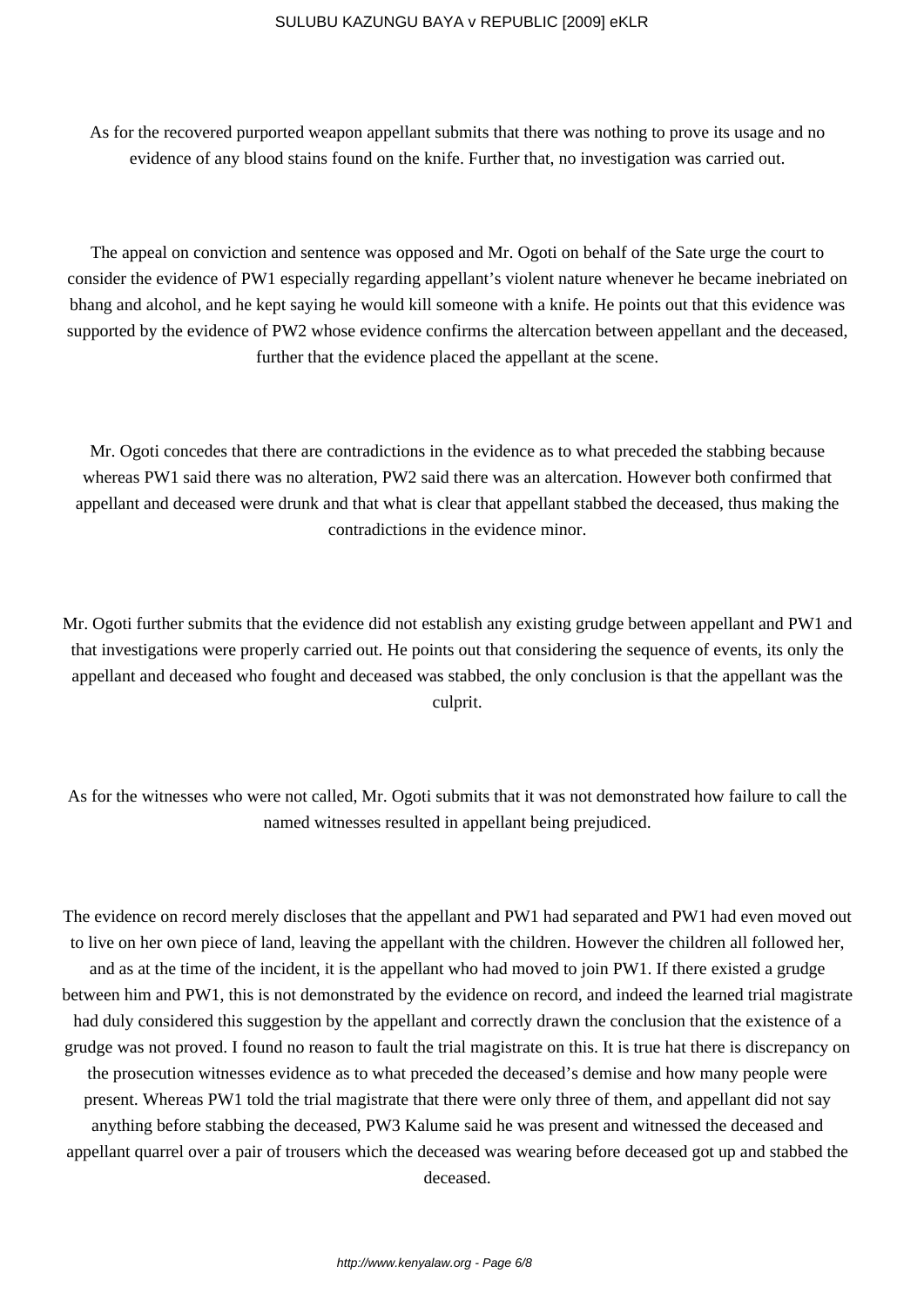In this discrepancy fatal to the prosecution case" I think not because the material issue was – how did the deceased meet his death – and on this both PW1 and PW2 are agreed, that appellant got up from where he was sitting and went up to the deceased, the next thing was deceased's declaration *"you have stabbed me, you have killed me"* followed by a fall, and a gush in his chest, bleeding, and he expired. Surely what other explanation could there be – whether there were only three of them at the scene or four of them, the chain of events is such that the only person who was close enough to inflict anything on the deceased at that precise moment, was the appellant and no one else. I agree that the evidence did not prove that the kitchen knife recovered three metres away from the scene was definitely the one which was used to inflict the injury as there was no evidence to show that the said knife when recovered had any blood stains, or if it had blood stains, was taken to the government analyst for examination to confirm that the blood on it was human blood and belonged to the deceased. Yet none recovery of the weapon used to inflict the injury, would not necessarily rule out the fact that deceased was stabbed – it may only suggest that perhaps appellant got rid of the weapon he used. This issue of a stab wound is confirmed by the evidence of all the prosecution witnesses who immediately observed the deceased and indeed saw that he had a stab wound, was bleeding from the chest, the blood stained shirt, and the postmortem report which found the cause of death to be a penetrating chest injury and of course deceased's own utterances.

There was no evidence to suggest that the injury may have been caused by anything else other than an object that appellant used when he got near the deceased, and which caused that penetration.

There are witnesses named who were not called – did such occasion prejudice to the appellant"

Liwali Salim (the headman) was mentioned as the one appellant went to make a report to, that his son Kalume had killed the deceased, Njoroge was the neighbour at those house Salim had been at the time he incident took place, Shida appellant's son (who was not present and is only mentioned in the context of the deceased), Mwambegu, a neighbour who arrived at the scene AFTER deceased had already been stabbed and was dead – and he testified

The role of each of these named witnesses is clear and the failure could not, in any considered view be prejudicial to the prosecution case and the case of **Bukenya** does not apply. Having addressed all these issues I find that the conviction was safe and I uphold it. Mr. Ogoti conceded that for a first offender, the 15 years sentence was rather harsh. Taking into account the circumstances of the case, both were drunk and the relationship between the appellant and the deceased, I find it prudent to interfere with the sentence and reduce the same to five years.

Consequently the 15 year sentence is set aside and substituted with 5 (five) years imprisonment which takes effect from date of judgment.